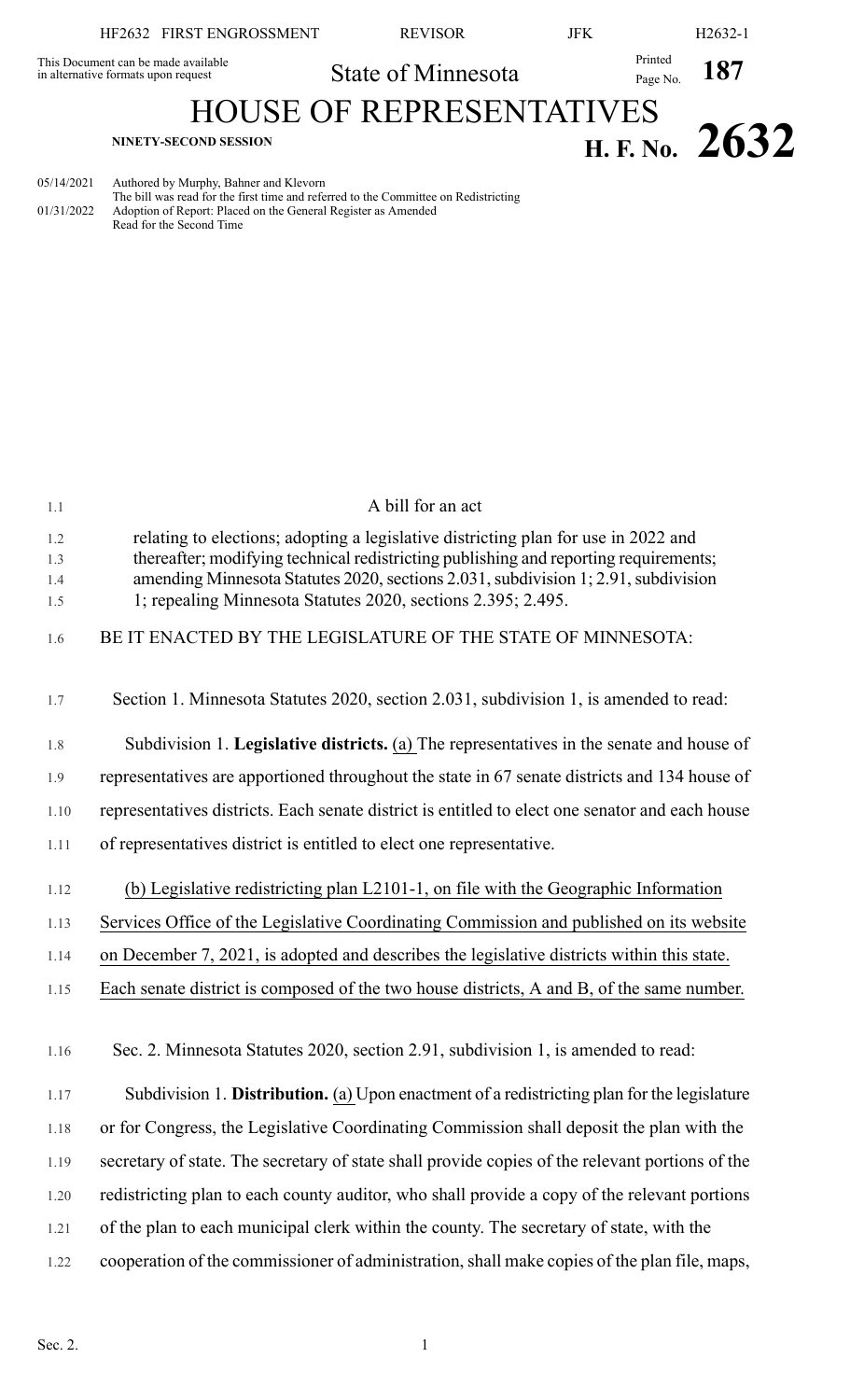| 2.1  | and tables available to the public for the cost of publication. The revisor of statutes shall |
|------|-----------------------------------------------------------------------------------------------|
| 2.2  | eode a metes and bounds description of the districts in Minnesota Statutes.                   |
| 2.3  | (b) The Geographic Information Services Office of the Legislative Coordinating                |
| 2.4  | Commission must make available and publish on its website a plan components report, or        |
| 2.5  | an equivalent report, for each district.                                                      |
| 2.6  | (c) For purposes of this subdivision, "plan components report" means a report that, at a      |
| 2.7  | minimum, includes the following:                                                              |
| 2.8  | (1) the names and populations of the counties within each district; and                       |
| 2.9  | (2) where a county is split between districts, the names and populations of the portion       |
| 2.10 | of the split county and each of the split county's whole or partial cities, townships,        |
| 2.11 | unorganized territories, precincts, and census blocks within each district.                   |
|      |                                                                                               |
| 2.12 | Sec. 3. REPEALER.                                                                             |
| 2.13 | Minnesota Statutes 2020, sections 2.395; and 2.495, are repealed.                             |
| 2.14 | Sec. 4. EFFECTIVE DATE.                                                                       |
| 2.15 | This act is effective and applies to districts for offices to be elected at the 2022 state    |

2.16 general election and thereafter.